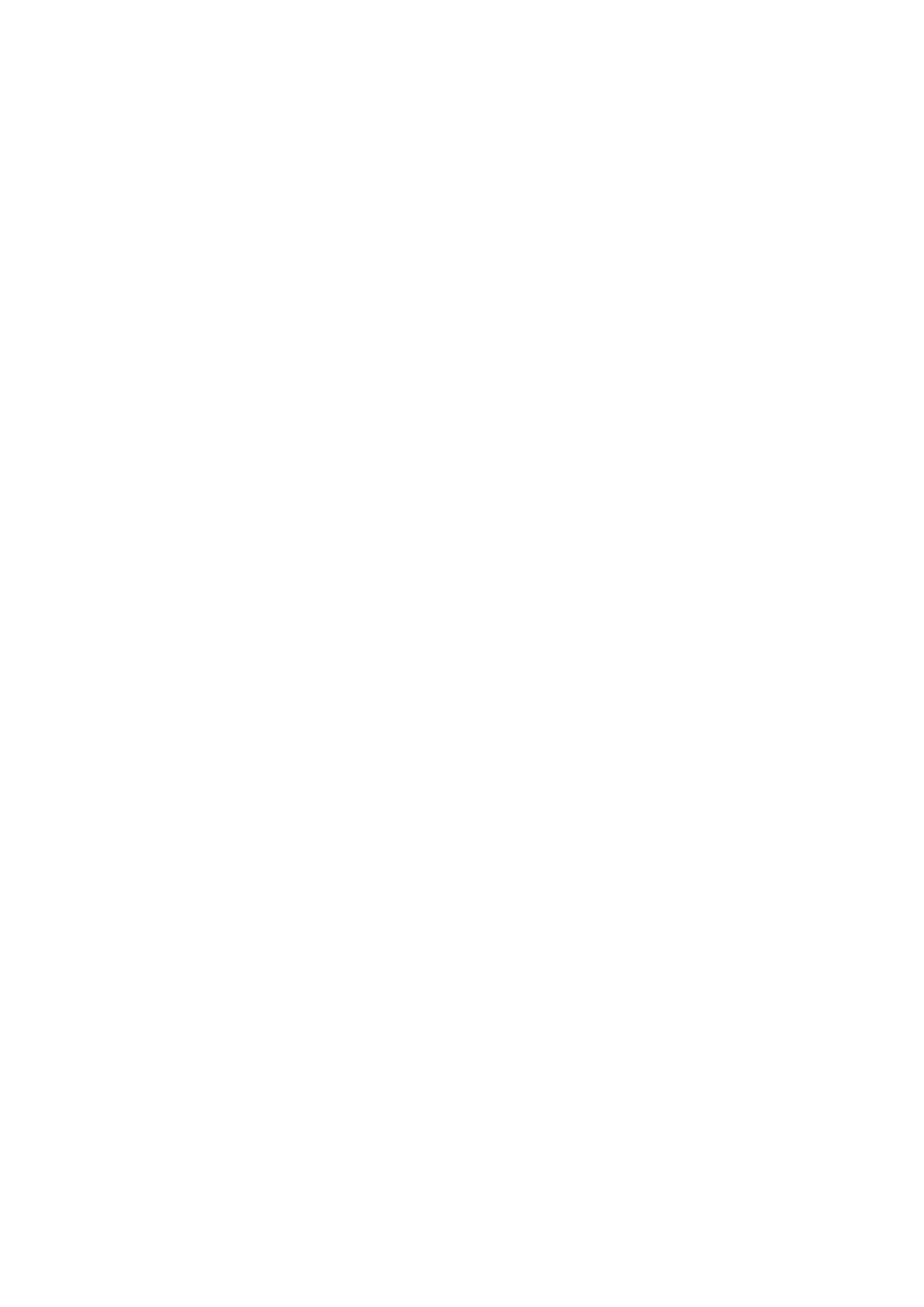| <b>DISTRICT: Terhathum</b><br>[8] |                  | V.D.C./MUNICIPALITY: Ambung<br>[1]               |       |               |
|-----------------------------------|------------------|--------------------------------------------------|-------|---------------|
| <b>WARD</b>                       | <b>HOUSEHOLD</b> | <b>POPULATION</b><br><b>MALE</b><br><b>TOTAL</b> |       |               |
|                                   |                  |                                                  |       | <b>FEMALE</b> |
|                                   | 90               | 375                                              | 159   | 216           |
| 2                                 | 210              | 832                                              | 406   | 426           |
| З                                 | 58               | 256                                              | 104   | 152           |
|                                   | 90               | 437                                              | 213   | 224           |
| 5                                 | 68               | 364                                              | 159   | 205           |
| 6                                 | 60               | 295                                              | 136   | 159           |
|                                   | 84               | 434                                              | 194   | 240           |
| 8                                 | 64               | 308                                              | 157   | 151           |
| 9                                 | 66               | 312                                              | 153   | 159           |
| <b>TOTAL</b>                      | 790              | 3,613                                            | 1,681 | 1,932         |

| <b>DISTRICT: Terhathum</b><br>[8] |                  | V.D.C./MUNICIPALITY: Angdeem<br>[2]              |     |               |
|-----------------------------------|------------------|--------------------------------------------------|-----|---------------|
| <b>WARD</b>                       |                  | <b>POPULATION</b><br><b>TOTAL</b><br><b>MALE</b> |     |               |
|                                   | <b>HOUSEHOLD</b> |                                                  |     | <b>FEMALE</b> |
|                                   | 47               | 189                                              | 85  | 104           |
| 2                                 | 28               | 135                                              | 60  | 75            |
| 3                                 | 14               | 68                                               | 33  | 35            |
| Δ                                 | 32               | 136                                              | 66  | 70            |
| 5                                 | 16               | 81                                               | 34  | 47            |
| 6                                 | 56               | 244                                              | 108 | 136.          |
|                                   | 92               | 402                                              | 182 | 220           |
| 8                                 | 77               | 361                                              | 162 | 199           |
| 9                                 | 81               | 370                                              | 168 | 202           |
| <b>TOTAL</b>                      | 443              | 1,986                                            | 898 | 1,088         |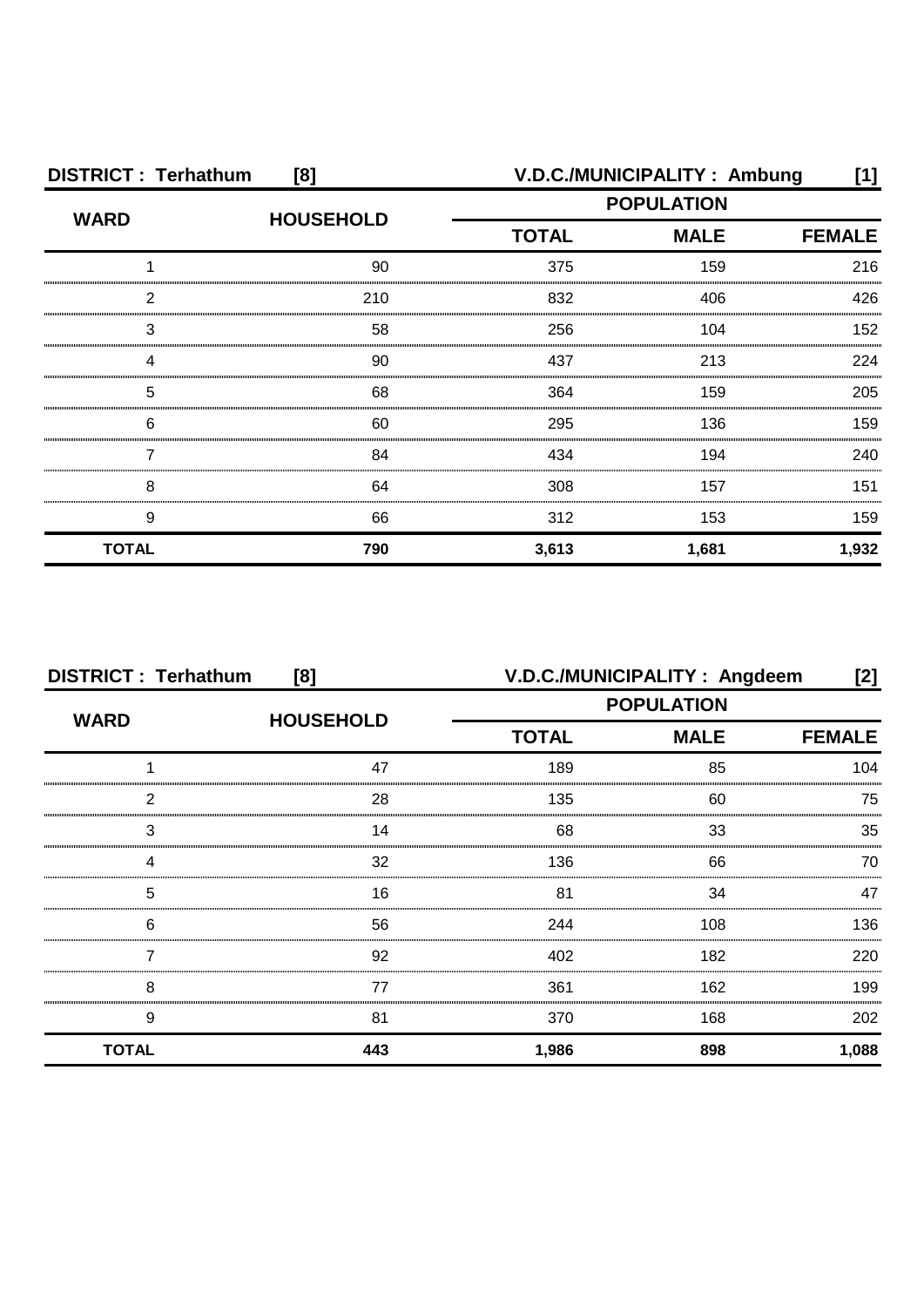| <b>DISTRICT: Terhathum</b><br>[8] |                  |                             | V.D.C./MUNICIPALITY: Basantapur | $[3]$ |
|-----------------------------------|------------------|-----------------------------|---------------------------------|-------|
| <b>WARD</b>                       | <b>HOUSEHOLD</b> |                             | <b>POPULATION</b>               |       |
|                                   |                  | <b>TOTAL</b><br><b>MALE</b> | <b>FEMALE</b>                   |       |
|                                   | 105              | 488                         | 224                             | 264   |
| 2                                 | 43               | 196                         | 82                              | 114   |
| 3                                 | 124              | 540                         | 249                             | 291   |
| Δ                                 | 513              | 2,061                       | 1,001                           | 1,060 |
| 5                                 | 71               | 367                         | 166                             | 201   |
| 6                                 | 61               | 257                         | 121                             | 136   |
|                                   | 56               | 274                         | 120                             | 154   |
| 8                                 | 71               | 340                         | 149                             | 191   |
| 9                                 | 67               | 316                         | 149                             | 167   |
| <b>TOTAL</b>                      | 1,111            | 4,839                       | 2,261                           | 2,578 |

| <b>DISTRICT: Terhathum</b><br>[8] |                  | V.D.C./MUNICIPALITY: Chhate Dhunga |             | [4]           |
|-----------------------------------|------------------|------------------------------------|-------------|---------------|
|                                   |                  | <b>POPULATION</b>                  |             |               |
| <b>WARD</b>                       | <b>HOUSEHOLD</b> | <b>TOTAL</b>                       | <b>MALE</b> | <b>FEMALE</b> |
|                                   | 50               | 244                                | 110         | 134           |
| 2                                 | 106              | 519                                | 245         | 274           |
| 3                                 | 50               | 224                                | 111         | 113           |
|                                   | 76               | 321                                | 145         | 176           |
| 5                                 | 38               | 186                                | 101         | 85            |
| 6                                 | 58               | 289                                | 126         | 163.          |
|                                   | 58               | 298                                | 136         | 162           |
| 8                                 | 118              | 602                                | 275         | 327           |
| 9                                 | 107              | 545                                | 236         | 309           |
| <b>TOTAL</b>                      | 661              | 3,228                              | 1,485       | 1,743         |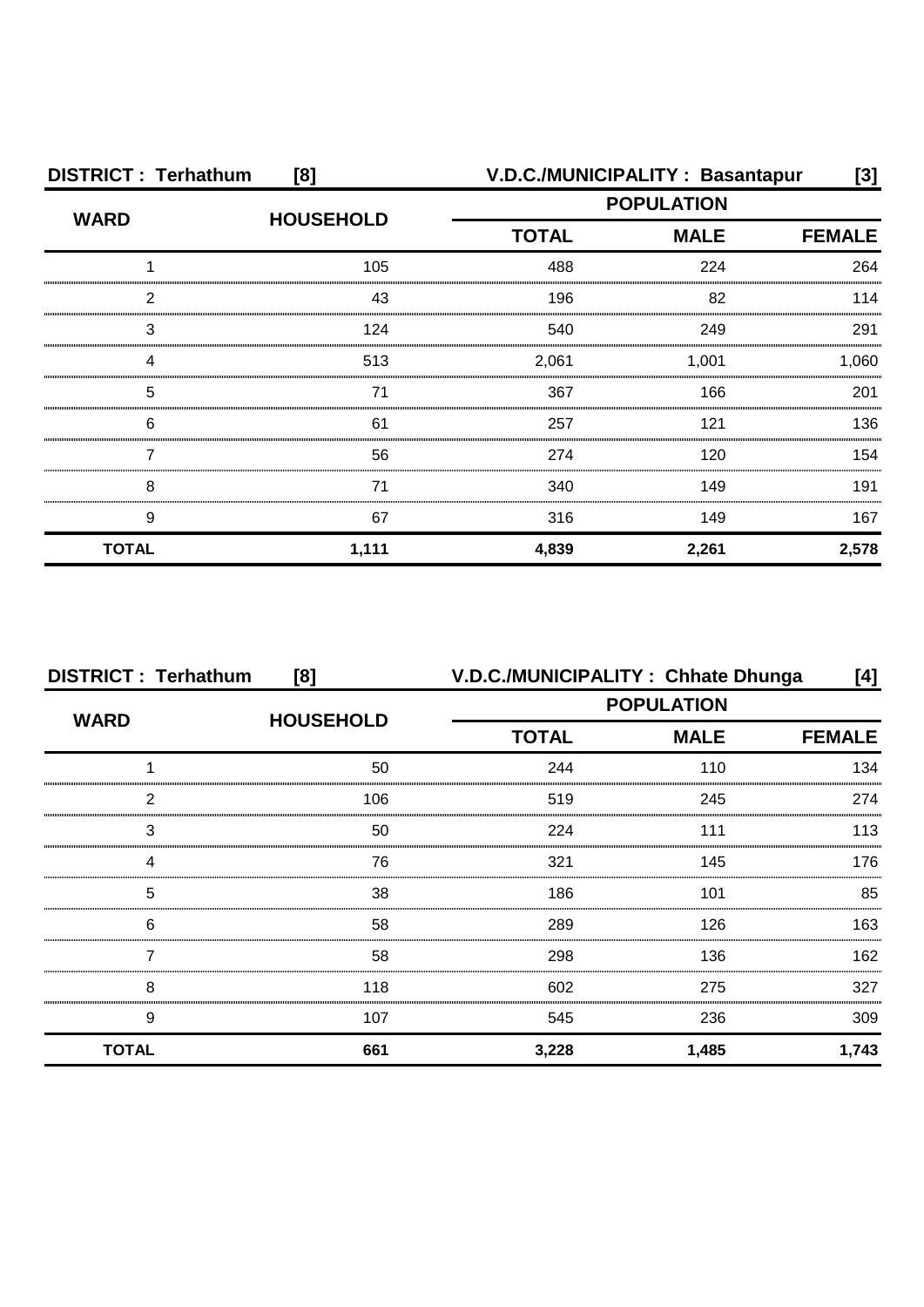| <b>DISTRICT: Terhathum</b><br>[8] |                  | V.D.C./MUNICIPALITY: Chuhandanda                 |               | [5]   |
|-----------------------------------|------------------|--------------------------------------------------|---------------|-------|
| <b>WARD</b>                       | <b>HOUSEHOLD</b> | <b>POPULATION</b><br><b>TOTAL</b><br><b>MALE</b> |               |       |
|                                   |                  |                                                  | <b>FEMALE</b> |       |
|                                   | 91               | 460                                              | 217           | 243   |
| 2                                 | 100              | 453                                              | 209           | 244   |
| 3                                 | 83               | 399                                              | 160           | 239   |
| Δ                                 | 98               | 436                                              | 198           | 238   |
| 5                                 | 77               | 318                                              | 144           | 174   |
| 6                                 | 56               | 255                                              | 120           | 135   |
|                                   | 65               | 284                                              | 139           | 145   |
| 8                                 | 65               | 295                                              | 137           | 158   |
| 9                                 | 136              | 641                                              | 308           | 333   |
| <b>TOTAL</b>                      | 771              | 3,541                                            | 1,632         | 1,909 |

| <b>DISTRICT: Terhathum</b><br>[8] |                  | V.D.C./MUNICIPALITY: Dangapa<br>[6]              |       |               |
|-----------------------------------|------------------|--------------------------------------------------|-------|---------------|
| <b>WARD</b>                       | <b>HOUSEHOLD</b> | <b>POPULATION</b><br><b>TOTAL</b><br><b>MALE</b> |       |               |
|                                   |                  |                                                  |       | <b>FEMALE</b> |
|                                   | 78               | 428                                              | 180   | 248           |
| 2                                 | 35               | 157                                              | 59    | 98            |
| 3                                 | 25               | 107                                              | 48    | 59            |
|                                   | 48               | 248                                              | 108   | 140           |
| 5                                 | 78               | 420                                              | 173   | 247           |
| 6                                 | 65               | 325                                              | 138   | 187           |
|                                   | 47               | 216                                              | .91   | 125           |
| 8                                 | 48               | 231                                              | 106   | 125           |
| 9                                 | 71               | 380                                              | 178   | 202           |
| <b>TOTAL</b>                      | 495              | 2,512                                            | 1,081 | 1,431         |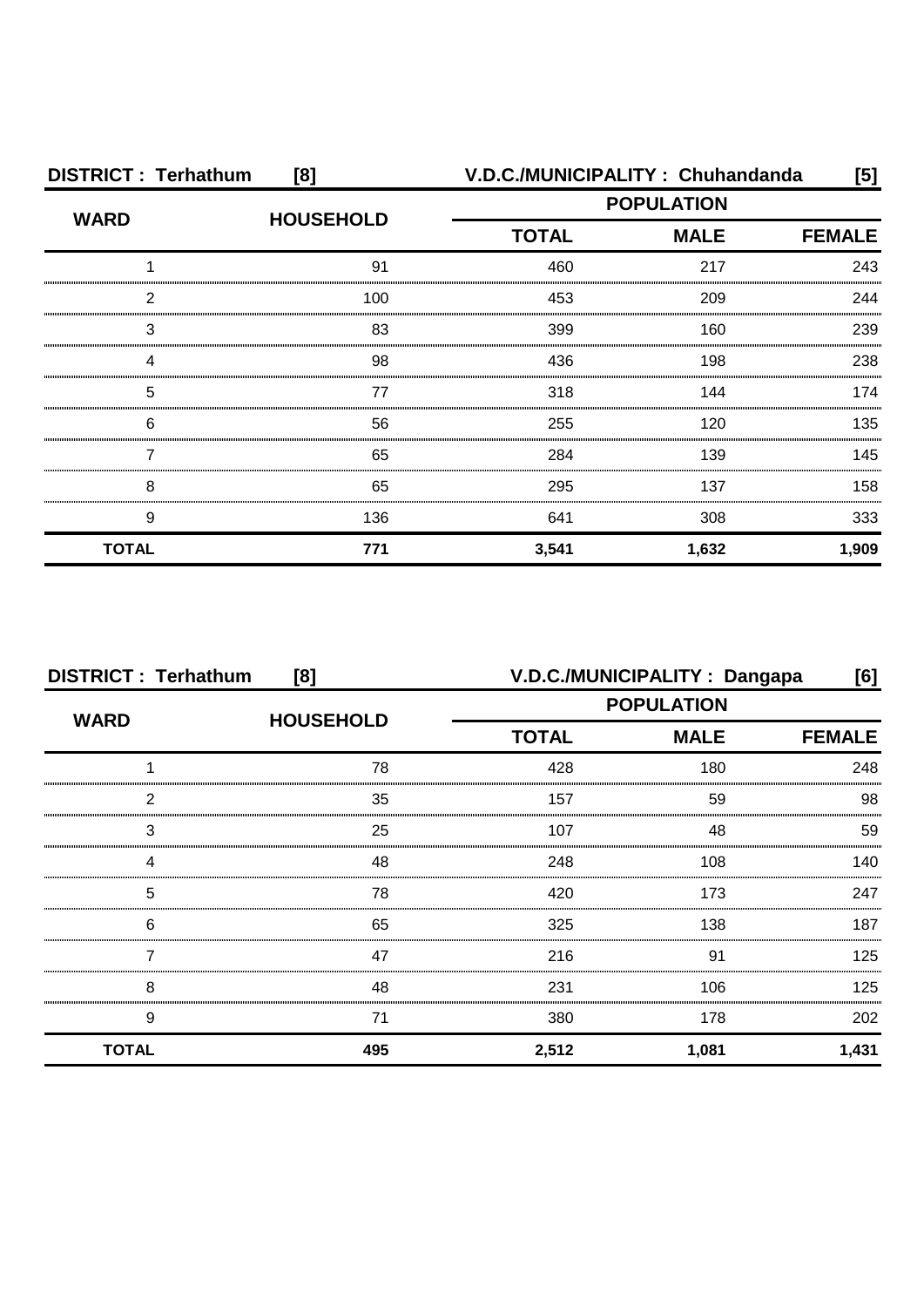| <b>DISTRICT: Terhathum</b><br>[8] |                  |                   | V.D.C./MUNICIPALITY: Eseebu | [7]           |
|-----------------------------------|------------------|-------------------|-----------------------------|---------------|
| <b>WARD</b>                       | <b>HOUSEHOLD</b> | <b>POPULATION</b> |                             |               |
|                                   |                  | <b>TOTAL</b>      | <b>MALE</b>                 | <b>FEMALE</b> |
|                                   | 52               | 237               | 112                         | 125           |
| 2                                 | 61               | 335               | 150                         | 185           |
| 3                                 | 73               | 348               | 165                         | 183           |
|                                   | 74               | 312               | 133                         | 179           |
| 5                                 | 30               | 124               | 55                          | 69            |
| 6                                 | 111              | 502               | 231                         | 271           |
|                                   | 63               | 297               | 133                         | 164           |
| 8                                 | 84               | 375               | 169                         | 206           |
| 9                                 | 68               | 316               | 157                         | 159           |
| <b>TOTAL</b>                      | 616              | 2,846             | 1,305                       | 1,541         |

| <b>DISTRICT: Terhathum</b><br>[8] |                  | V.D.C./MUNICIPALITY: Ewa<br>[8] |                   |               |
|-----------------------------------|------------------|---------------------------------|-------------------|---------------|
| <b>WARD</b>                       |                  |                                 | <b>POPULATION</b> |               |
|                                   | <b>HOUSEHOLD</b> | <b>TOTAL</b>                    | <b>MALE</b>       | <b>FEMALE</b> |
|                                   | 45               | 206                             | 92                | 114           |
| 2                                 | 134              | 641                             | 292               | 349           |
| 3                                 | 27               | 154                             | 76                | 78            |
|                                   | 85               | 336                             | 153               | 183           |
| 5                                 | 108              | 504                             | 232               | 272           |
| 6                                 | 112              | 562                             | 269               | 293           |
|                                   | 61               | 332                             | 162               | 170           |
| 8                                 | 62               | 293                             | 129               | 164           |
| 9                                 | 67               | 334                             | 130               | 204           |
| <b>TOTAL</b>                      | 701              | 3,362                           | 1,535             | 1,827         |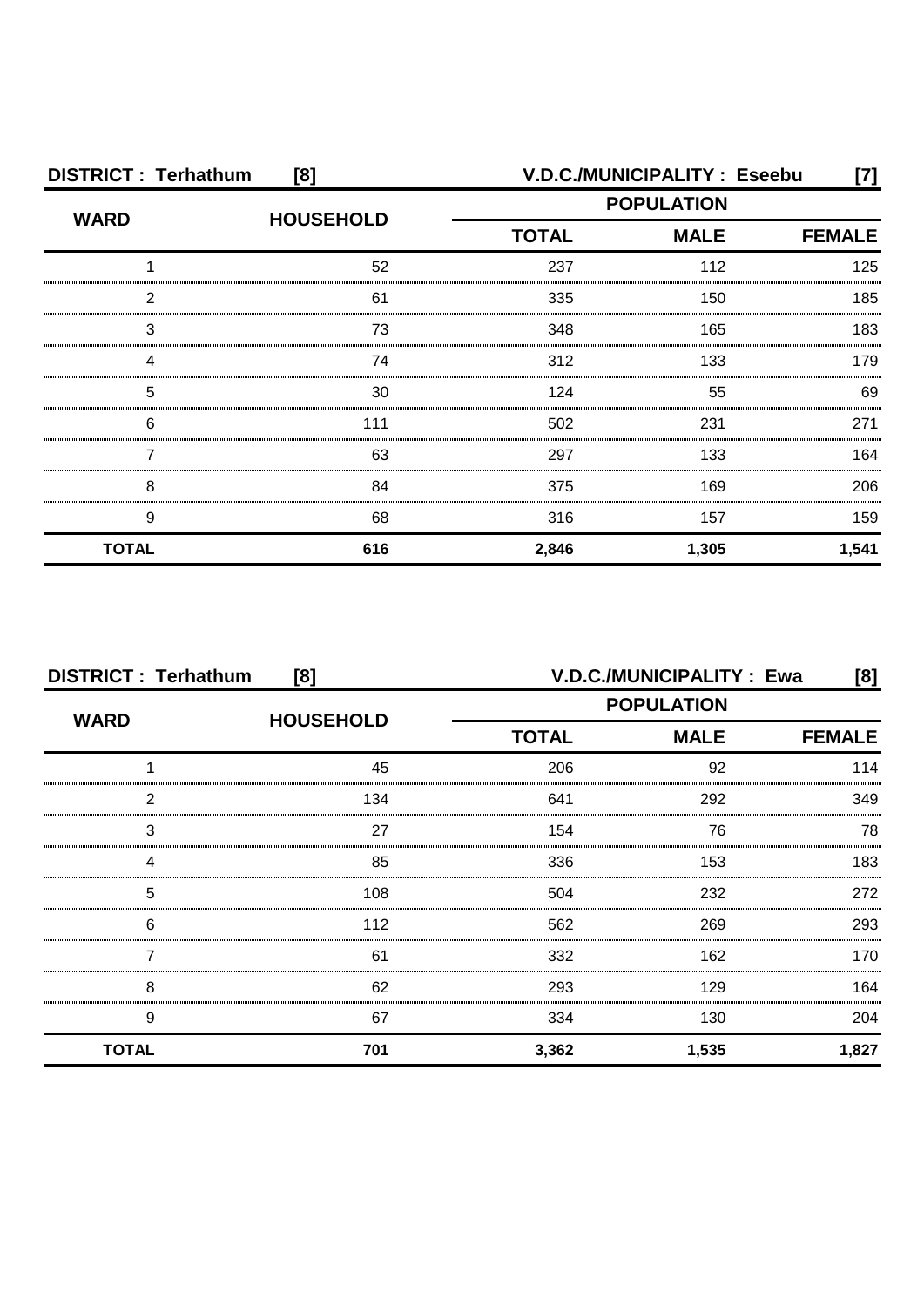| <b>DISTRICT: Terhathum</b><br>[8] |                  |                                                  | V.D.C./MUNICIPALITY: Hamarjung | [9]   |
|-----------------------------------|------------------|--------------------------------------------------|--------------------------------|-------|
| <b>WARD</b>                       | <b>HOUSEHOLD</b> | <b>POPULATION</b><br><b>TOTAL</b><br><b>MALE</b> |                                |       |
|                                   |                  |                                                  | <b>FEMALE</b>                  |       |
|                                   | 80               | 415                                              | 187                            | 228   |
| 2                                 | 74               | 355                                              | 159                            | 196   |
| 3                                 | 75               | 357                                              | 168                            | 189   |
| Δ                                 | 96               | 461                                              | 201                            | 260   |
| 5                                 | 86               | 386                                              | 179                            | 207   |
| 6                                 | 54               | 223                                              | 105                            | 118   |
|                                   | 167              | 639                                              | 304                            | 335   |
| 8                                 | 42               | 200                                              | 94                             | 106   |
| 9                                 | 57               | 286                                              | 129                            | 157   |
| <b>TOTAL</b>                      | 731              | 3,322                                            | 1,526                          | 1,796 |

| <b>DISTRICT: Terhathum</b><br>[8] |                  | V.D.C./MUNICIPALITY: Hwaku<br>[10] |             |               |
|-----------------------------------|------------------|------------------------------------|-------------|---------------|
| <b>WARD</b>                       | <b>HOUSEHOLD</b> | <b>POPULATION</b>                  |             |               |
|                                   |                  | <b>TOTAL</b>                       | <b>MALE</b> | <b>FEMALE</b> |
|                                   | 65               | 348                                | 167         | 181           |
| 2                                 | 62               | 291                                | 139         | 152           |
| 3                                 | 90               | 426                                | 195         | 231           |
| 4                                 | 51               | 244                                | 131         | 113           |
| 5                                 | 96               | 449                                | 199         | 250           |
| 6                                 | 77               | 358                                | 173         | 185           |
|                                   | 58               | 265                                | 115         | 150           |
| 8                                 | 72               | 340                                | 159         | 181           |
| 9                                 | 73               | 354                                | 170         | 184           |
| <b>TOTAL</b>                      | 644              | 3,075                              | 1,448       | 1,627         |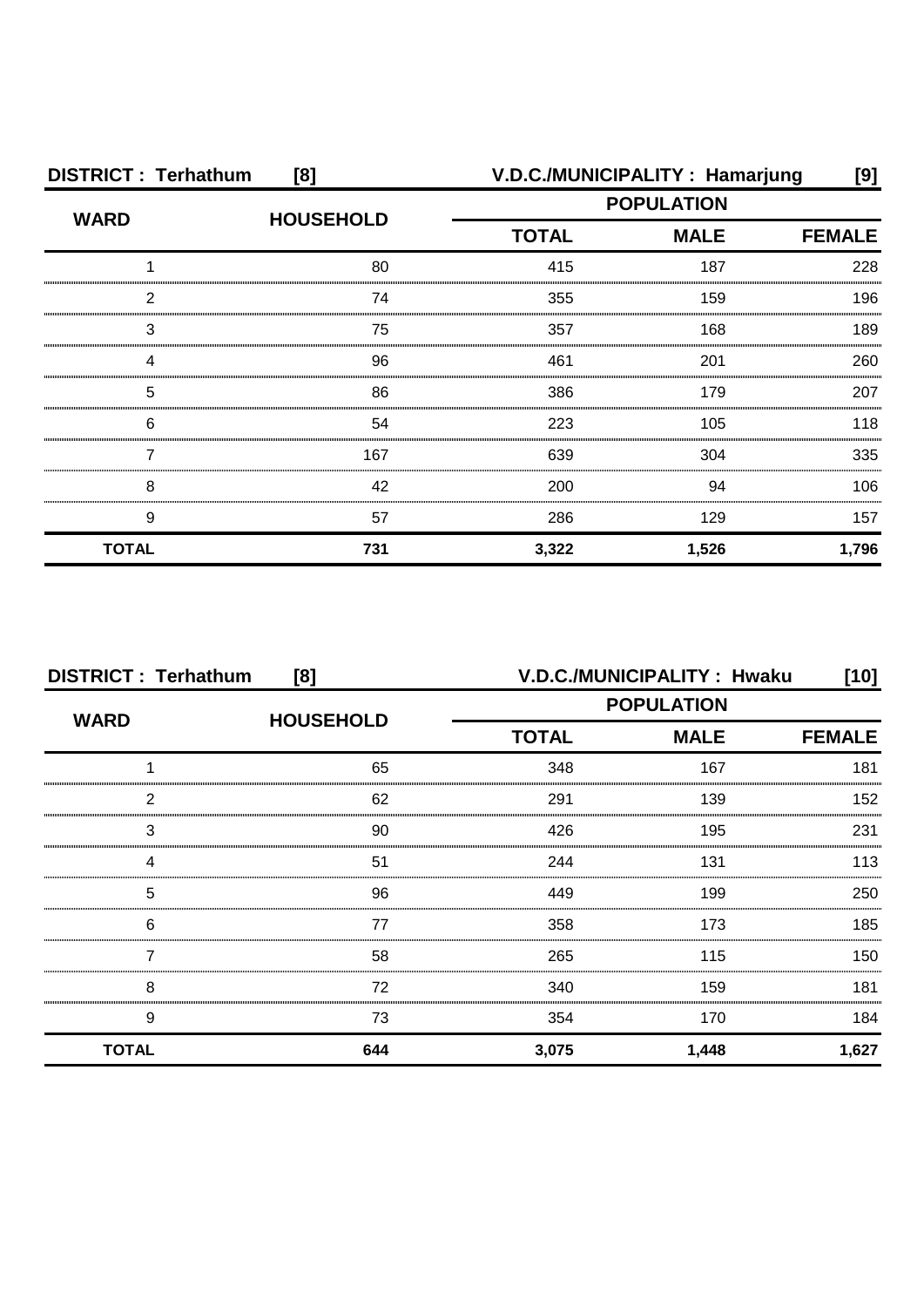| <b>DISTRICT: Terhathum</b><br>[8] |                  |                   | V.D.C./MUNICIPALITY : Jaljale | [11]          |
|-----------------------------------|------------------|-------------------|-------------------------------|---------------|
| <b>WARD</b>                       | <b>HOUSEHOLD</b> | <b>POPULATION</b> |                               |               |
|                                   |                  | <b>TOTAL</b>      | <b>MALE</b>                   | <b>FEMALE</b> |
|                                   | 74               | 323               | 135                           | 188           |
| 2                                 | 81               | 413               | 197                           | 216           |
| 3                                 | 82               | 388               | 171                           | 217           |
| 4                                 | 198              | 897               | 418                           | 479           |
| 5                                 | 71               | 327               | 145                           | 182           |
| 6                                 | 78               | 400               | 186                           | 214           |
|                                   | 58               | 280               | 132                           | 148           |
| 8                                 | 63               | 305               | 141                           | 164           |
| 9                                 | 53               | 230               | 108                           | 122           |
| <b>TOTAL</b>                      | 758              | 3,563             | 1,633                         | 1,930         |

| <b>DISTRICT: Terhathum</b><br>[8] |                  | V.D.C./MUNICIPALITY: Jirikhimti<br>[12] |             |               |
|-----------------------------------|------------------|-----------------------------------------|-------------|---------------|
| <b>WARD</b>                       |                  | <b>POPULATION</b>                       |             |               |
|                                   | <b>HOUSEHOLD</b> | <b>TOTAL</b>                            | <b>MALE</b> | <b>FEMALE</b> |
|                                   | 58               | 265                                     | 130         | 135           |
| 2                                 | 20               | 104                                     | 48          | 56            |
| 3                                 | 44               | 205                                     | 99          | 106           |
|                                   | 64               | 280                                     | 120         | 160           |
| 5                                 | 39               | 167                                     | 77          | 90            |
| 6                                 | 31               | 147                                     | 70          | 77            |
|                                   | 63               | 295                                     | 139         | 156           |
| 8                                 | 146              | 698                                     | 318         | 380           |
| 9                                 | 279              | 1,096                                   | 502         | 594           |
| <b>TOTAL</b>                      | 744              | 3,257                                   | 1,503       | 1,754         |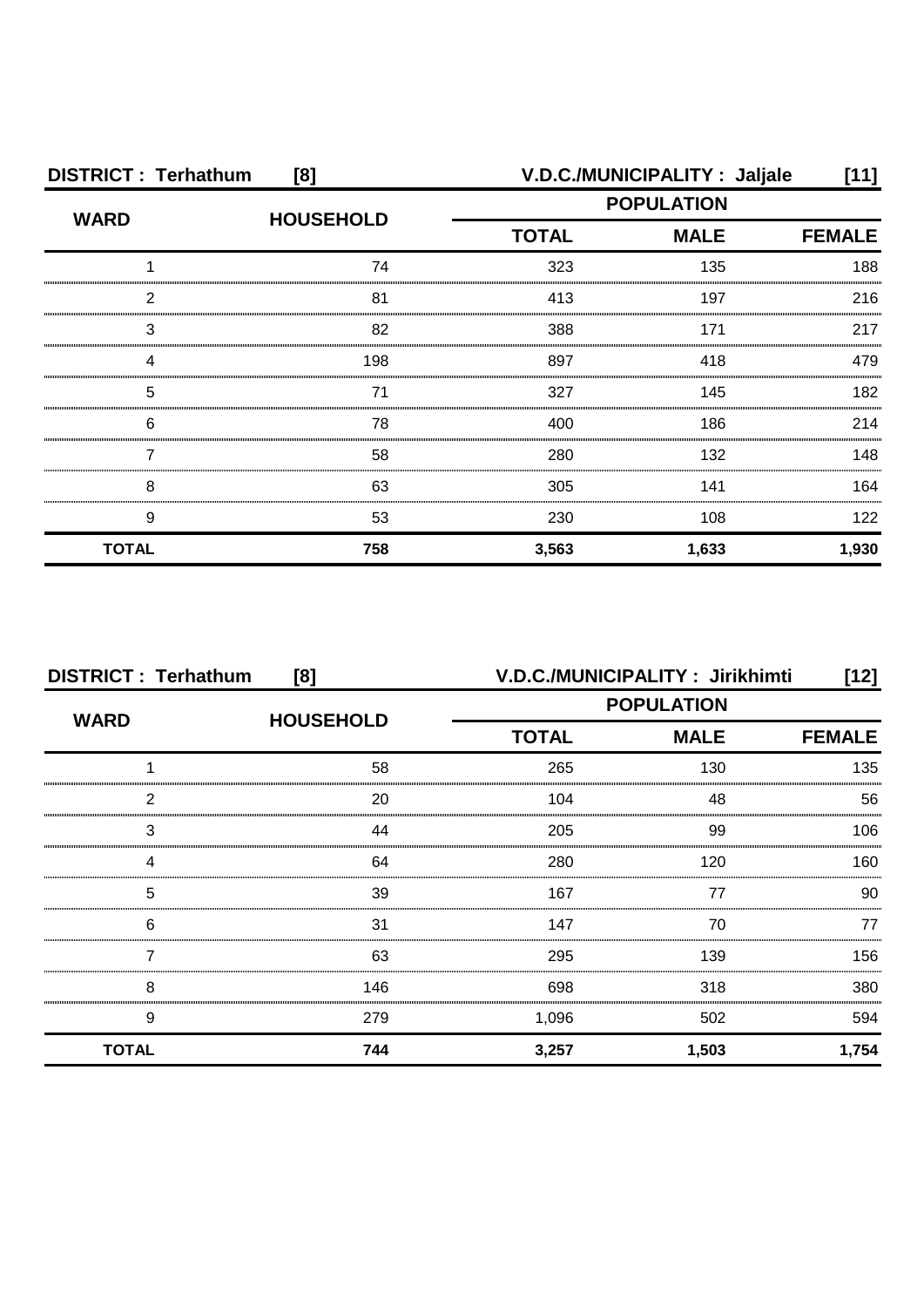| <b>DISTRICT: Terhathum</b><br>[8] |                  |                                                  | V.D.C./MUNICIPALITY: Khamlalung | [13]          |
|-----------------------------------|------------------|--------------------------------------------------|---------------------------------|---------------|
| <b>WARD</b>                       | <b>HOUSEHOLD</b> | <b>POPULATION</b><br><b>TOTAL</b><br><b>MALE</b> |                                 |               |
|                                   |                  |                                                  |                                 | <b>FEMALE</b> |
|                                   | 91               | 484                                              | 225                             | 259           |
| 2                                 | 78               | 363                                              | 185                             | 178           |
| 3                                 | 56               | 284                                              | 138                             | 146           |
| Δ                                 | 42               | 234                                              | 110                             | 124           |
| 5                                 | 76               | 368                                              | 175                             | 193           |
| 6                                 | 59               | 273                                              | 127                             | 146           |
|                                   | 57               | 244                                              | 97                              | 147           |
| 8                                 | 78               | 427                                              | 196                             | 231           |
| 9                                 | 78               | 341                                              | 170                             | 171           |
| <b>TOTAL</b>                      | 615              | 3,018                                            | 1,423                           | 1,595         |

| <b>DISTRICT: Terhathum</b><br>[8] |                  |                   | V.D.C./MUNICIPALITY: Morahang | [14]          |
|-----------------------------------|------------------|-------------------|-------------------------------|---------------|
| <b>WARD</b>                       |                  | <b>POPULATION</b> |                               |               |
|                                   | <b>HOUSEHOLD</b> | <b>TOTAL</b>      | <b>MALE</b>                   | <b>FEMALE</b> |
|                                   | 100              | 456               | 206                           | 250           |
| っ                                 | 122              | 574               | 264                           | 310           |
| 3                                 | 38               | 172               | 78                            | 94            |
|                                   | 89               | 380               | 172                           | 208           |
| 5                                 | 61               | 260               | 124                           | 136           |
| 6                                 | 112              | 553               | 253                           | 300           |
|                                   | 54               | 260               | 125                           | 135           |
| 8                                 | 82               | 366               | 152                           | 214           |
| 9                                 | 126              | 556               | 247                           | 309           |
| <b>TOTAL</b>                      | 784              | 3,577             | 1,621                         | 1,956         |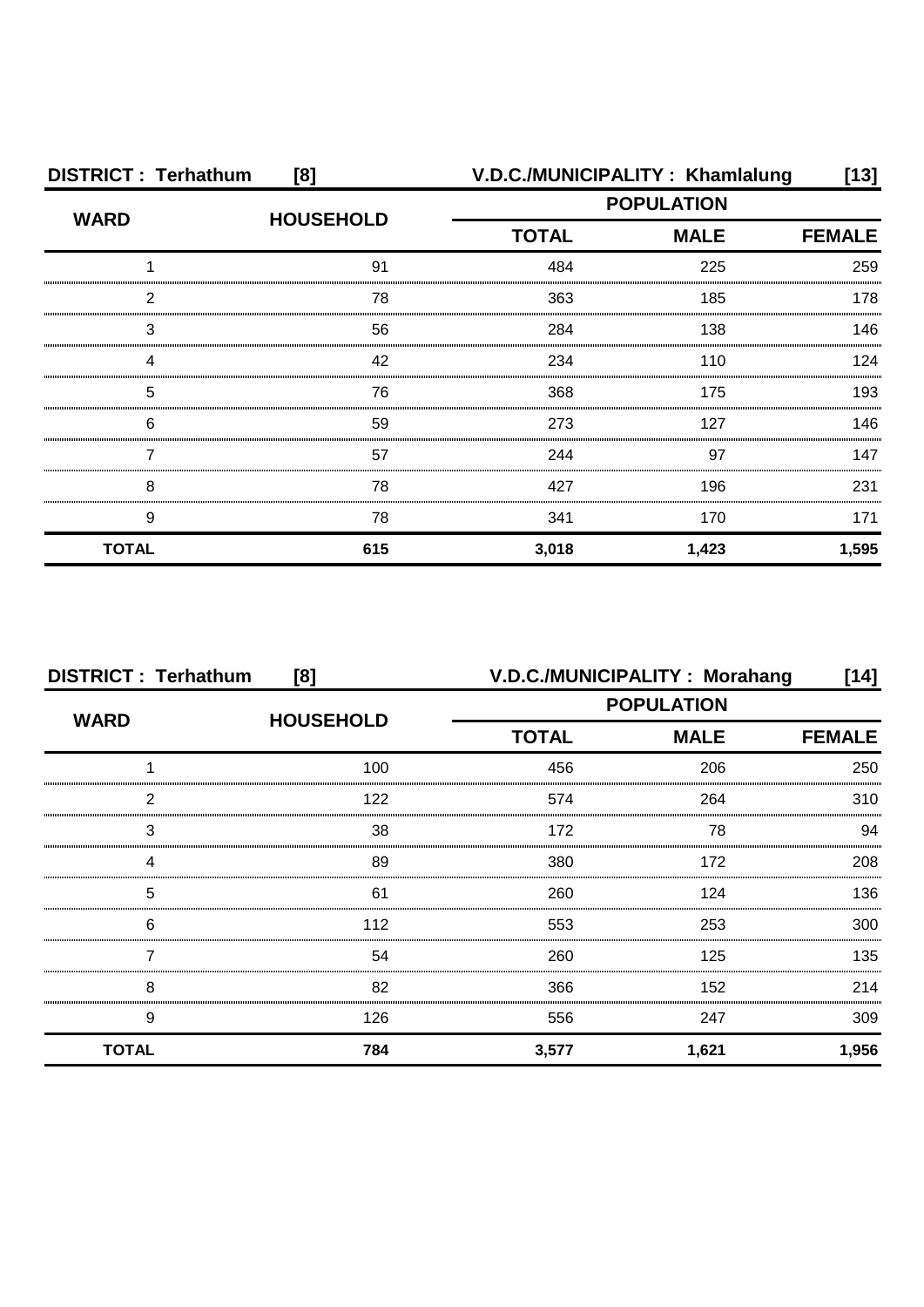| <b>DISTRICT: Terhathum</b><br>[8] |                  |                   | V.D.C./MUNICIPALITY: Myanglung | [15]          |
|-----------------------------------|------------------|-------------------|--------------------------------|---------------|
| <b>WARD</b>                       | <b>HOUSEHOLD</b> | <b>POPULATION</b> |                                |               |
|                                   |                  | <b>TOTAL</b>      | <b>MALE</b>                    | <b>FEMALE</b> |
|                                   | 536              | 1,925             | 938                            | 987           |
| 2                                 | 362              | 1,326             | 609                            | 717           |
| 3                                 | 79               | 352               | 155                            | 197           |
| 4                                 | .91              | 434               | 208                            | 226           |
| 5                                 | 98               | 454               | 211                            | 243           |
| 6                                 | 93               | 433               | 195                            | 238           |
|                                   | 128              | 582               | 275                            | 307           |
| 8                                 | 74               | 311               | 140                            | 171           |
| 9                                 | 229              | 908               | 419                            | 489           |
| <b>TOTAL</b>                      | 1,690            | 6,725             | 3,150                          | 3,575         |

|              | <b>DISTRICT: Terhathum</b><br>[8] |              | V.D.C./MUNICIPALITY: Okhre | [16]          |
|--------------|-----------------------------------|--------------|----------------------------|---------------|
| <b>WARD</b>  | <b>HOUSEHOLD</b>                  |              | <b>POPULATION</b>          |               |
|              |                                   | <b>TOTAL</b> | <b>MALE</b>                | <b>FEMALE</b> |
|              | 63                                | 296          | 135                        | 161           |
| 2            | 124                               | 559          | 243                        | 316           |
| 3            | 96                                | 507          | 226                        | 281           |
|              | 101                               | 502          | 230                        | 272           |
| 5            | 49                                | 213          | 92                         | 121           |
| 6            | 48                                | 199          | 92                         | 107           |
|              | 101                               | 443          | 225                        | 218           |
| 8            | 116                               | 539          | 270                        | 269           |
| 9            | 109                               | 469          | 233                        | 236           |
| <b>TOTAL</b> | 807                               | 3,727        | 1,746                      | 1,981         |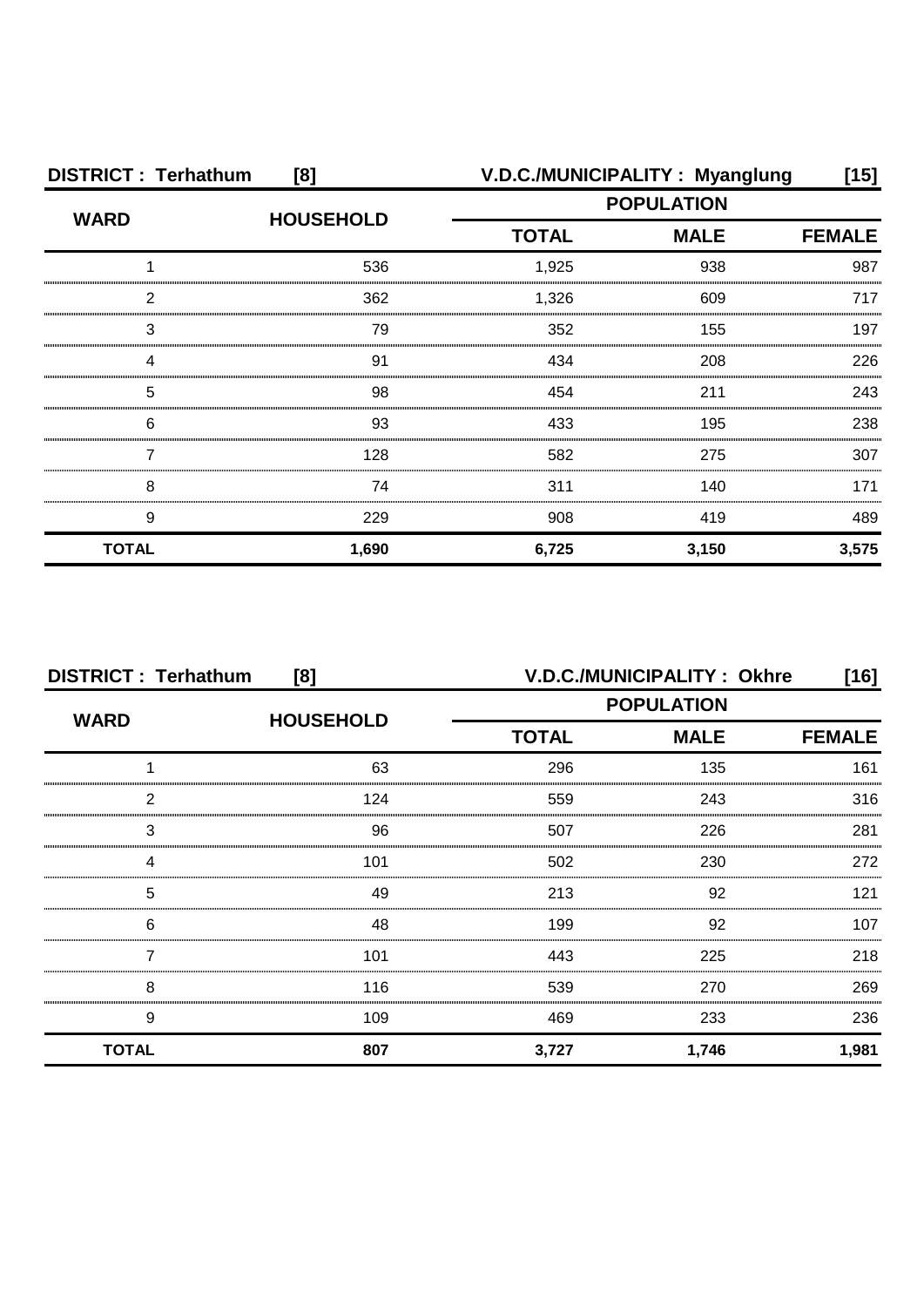| <b>DISTRICT: Terhathum</b><br>[8] |                  |                                                  | V.D.C./MUNICIPALITY: Oyakjung | $[17]$        |
|-----------------------------------|------------------|--------------------------------------------------|-------------------------------|---------------|
| <b>WARD</b>                       | <b>HOUSEHOLD</b> | <b>POPULATION</b><br><b>MALE</b><br><b>TOTAL</b> |                               |               |
|                                   |                  |                                                  |                               | <b>FEMALE</b> |
|                                   | 146              | 662                                              | 277                           | 385           |
| 2                                 | 95               | 455                                              | 219                           | 236           |
| 3                                 | 80               | 370                                              | 166                           | 204           |
| 4                                 | 102              | 468                                              | 227                           | 241           |
| 5                                 | 118              | 516                                              | 225                           | 291           |
| 6                                 | 117              | 576                                              | 270                           | 306           |
|                                   | 99               | 471                                              | 217                           | 254           |
| 8                                 | 101              | 530                                              | 238                           | 292           |
| 9                                 | 149              | 679                                              | 311                           | 368           |
| <b>TOTAL</b>                      | 1,007            | 4,727                                            | 2,150                         | 2,577         |

| <b>DISTRICT: Terhathum</b> | [8]              |                   | V.D.C./MUNICIPALITY: Panchakanya Pokhari | $[18]$        |
|----------------------------|------------------|-------------------|------------------------------------------|---------------|
| <b>WARD</b>                |                  | <b>POPULATION</b> |                                          |               |
|                            | <b>HOUSEHOLD</b> | <b>TOTAL</b>      | <b>MALE</b>                              | <b>FEMALE</b> |
|                            | 70               | 344               | 166                                      | 178           |
| 2                          | 43               | 193               | 77                                       | 116           |
| 3                          | 46               | 226               | 101                                      | 125           |
|                            | 74               | 332               | 152                                      | 180           |
| 5                          | 42               | 201               | 102                                      | 99            |
| 6                          | 35               | 155               | 65                                       | 90.           |
|                            | 36               | 160               | 75                                       | 85            |
| 8                          | 49               | 221               | 99                                       | 122           |
| 9                          | 60               | 265               | 126                                      | 139           |
| <b>TOTAL</b>               | 455              | 2,097             | 963                                      | 1,134         |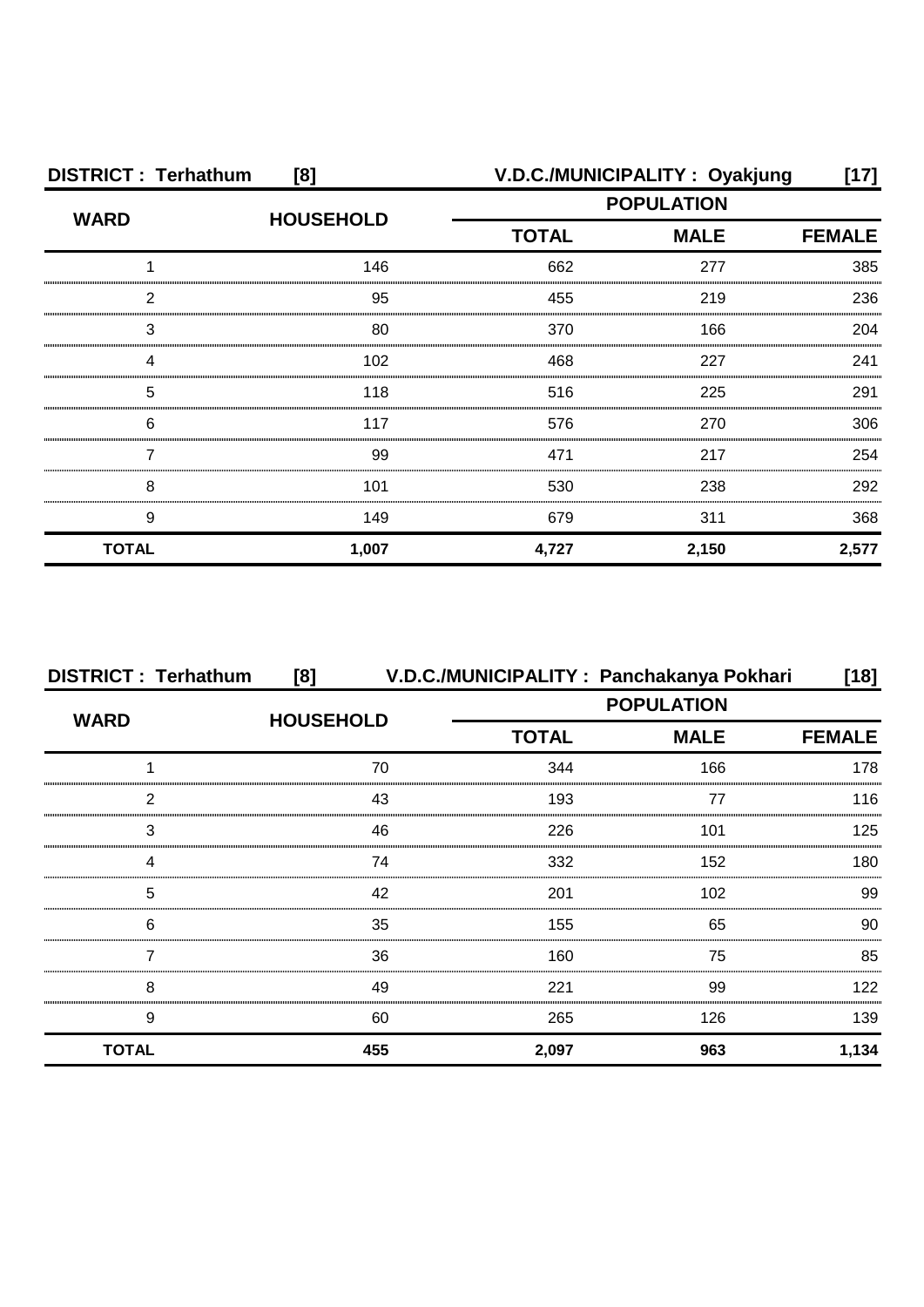| <b>DISTRICT: Terhathum</b><br>[8] |                  |              | V.D.C./MUNICIPALITY: Phakchamara | [19]          |
|-----------------------------------|------------------|--------------|----------------------------------|---------------|
| <b>WARD</b>                       | <b>HOUSEHOLD</b> |              | <b>POPULATION</b>                |               |
|                                   |                  | <b>TOTAL</b> | <b>MALE</b>                      | <b>FEMALE</b> |
|                                   | 57               | 297          | 136                              | 161           |
| 2                                 | 74               | 346          | 146                              | 200           |
| 3                                 | 32               | 174          | 63                               | 111           |
| Δ                                 | 52               | 293          | 136                              | 157           |
| 5                                 | 48               | 237          | 116                              | 121           |
| 6                                 | 43               | 193          | .91                              | 102           |
|                                   | 74               | 311          | 132                              | 179           |
| 8                                 | 83               | 347          | 176                              | 171           |
| 9                                 | 66               | 311          | 149                              | 162           |
| <b>TOTAL</b>                      | 529              | 2,509        | 1,145                            | 1,364         |

| <b>DISTRICT: Terhathum</b><br>[8] |                  | <b>V.D.C./MUNICIPALITY: Phulek</b><br>[20] |             |               |
|-----------------------------------|------------------|--------------------------------------------|-------------|---------------|
| <b>WARD</b>                       | <b>HOUSEHOLD</b> | <b>POPULATION</b>                          |             |               |
|                                   |                  | <b>TOTAL</b>                               | <b>MALE</b> | <b>FEMALE</b> |
|                                   | 23               | 112                                        | 48          | 64            |
| ◠                                 | 30               | 166                                        | 75          | 91            |
| 3                                 | 29               | 133                                        | 66          | 67            |
|                                   | 25               | 119                                        | 51          | 68            |
| 5                                 | 32               | 169                                        | 77          | 92            |
| 6                                 | 58               | 272                                        | 120         | 152           |
|                                   | 39               | 185                                        | 88          | 97            |
| 8                                 | 32               | 169                                        | 88          | 81            |
| 9                                 | 73               | 350                                        | 174         | 176           |
| <b>TOTAL</b>                      | 341              | 1,675                                      | 787         | 888           |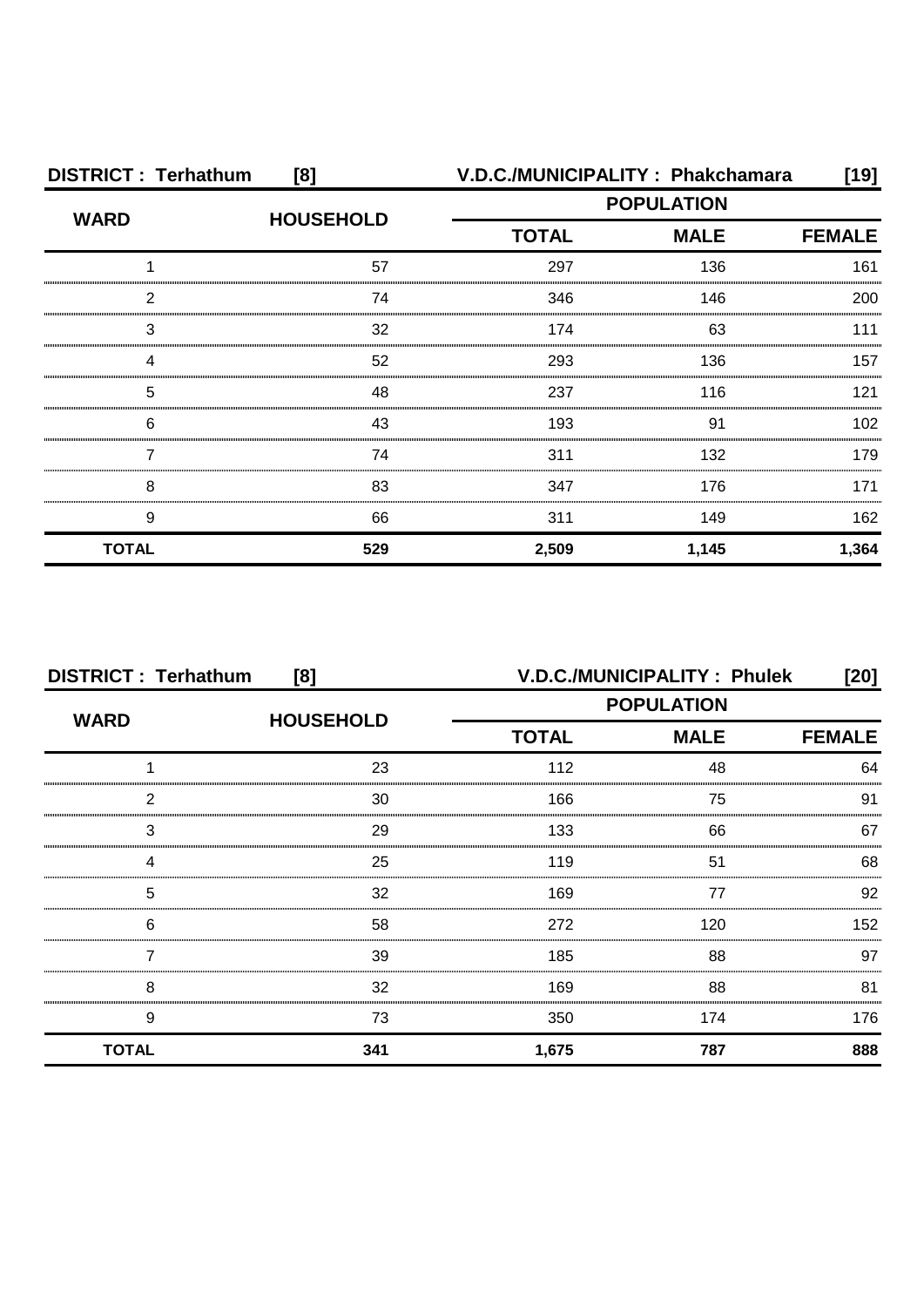| <b>DISTRICT: Terhathum</b><br>[8] |                  |                             | V.D.C./MUNICIPALITY : Piple | [21] |
|-----------------------------------|------------------|-----------------------------|-----------------------------|------|
| <b>WARD</b>                       | <b>HOUSEHOLD</b> | <b>POPULATION</b>           |                             |      |
|                                   |                  | <b>TOTAL</b><br><b>MALE</b> | <b>FEMALE</b>               |      |
|                                   | 61               | 269                         | 127                         | 142  |
| 2                                 | 46               | 215                         | 96                          | 119  |
| 3                                 | 27               | 109                         | 52                          | 57   |
| Δ                                 | 34               | 149                         | 70                          | 79   |
| 5                                 | 22               | 116                         | 55                          | 61   |
| 6                                 | 21               | 98                          | 43                          | 55   |
|                                   | 54               | 229                         | 92                          | 137  |
| 8                                 | 39               | 179                         | 81                          | 98   |
| 9                                 | 27               | 132                         | 65                          | 67   |
| <b>TOTAL</b>                      | 331              | 1,496                       | 681                         | 815  |

| <b>DISTRICT: Terhathum</b><br>[8] |                  | V.D.C./MUNICIPALITY: Pouthak<br>[22] |             |               |
|-----------------------------------|------------------|--------------------------------------|-------------|---------------|
| <b>WARD</b>                       | <b>HOUSEHOLD</b> | <b>POPULATION</b>                    |             |               |
|                                   |                  | <b>TOTAL</b>                         | <b>MALE</b> | <b>FEMALE</b> |
|                                   | 50               | 249                                  | 118         | 131           |
| 2                                 | 46               | 237                                  | 107         | 130           |
| 3                                 | 47               | 158                                  | 65          | 93            |
| 4                                 | 74               | 329                                  | 150         | 179           |
| 5                                 | 50               | 225                                  | 109         | 116           |
| 6                                 | 71               | 325                                  | 154         | 171           |
|                                   | 29               | 115                                  | 51          | 64            |
| 8                                 | 36               | 164                                  | 77          | 87            |
| 9                                 | 72               | 359                                  | 154         | 205           |
| <b>TOTAL</b>                      | 475              | 2,161                                | 985         | 1,176         |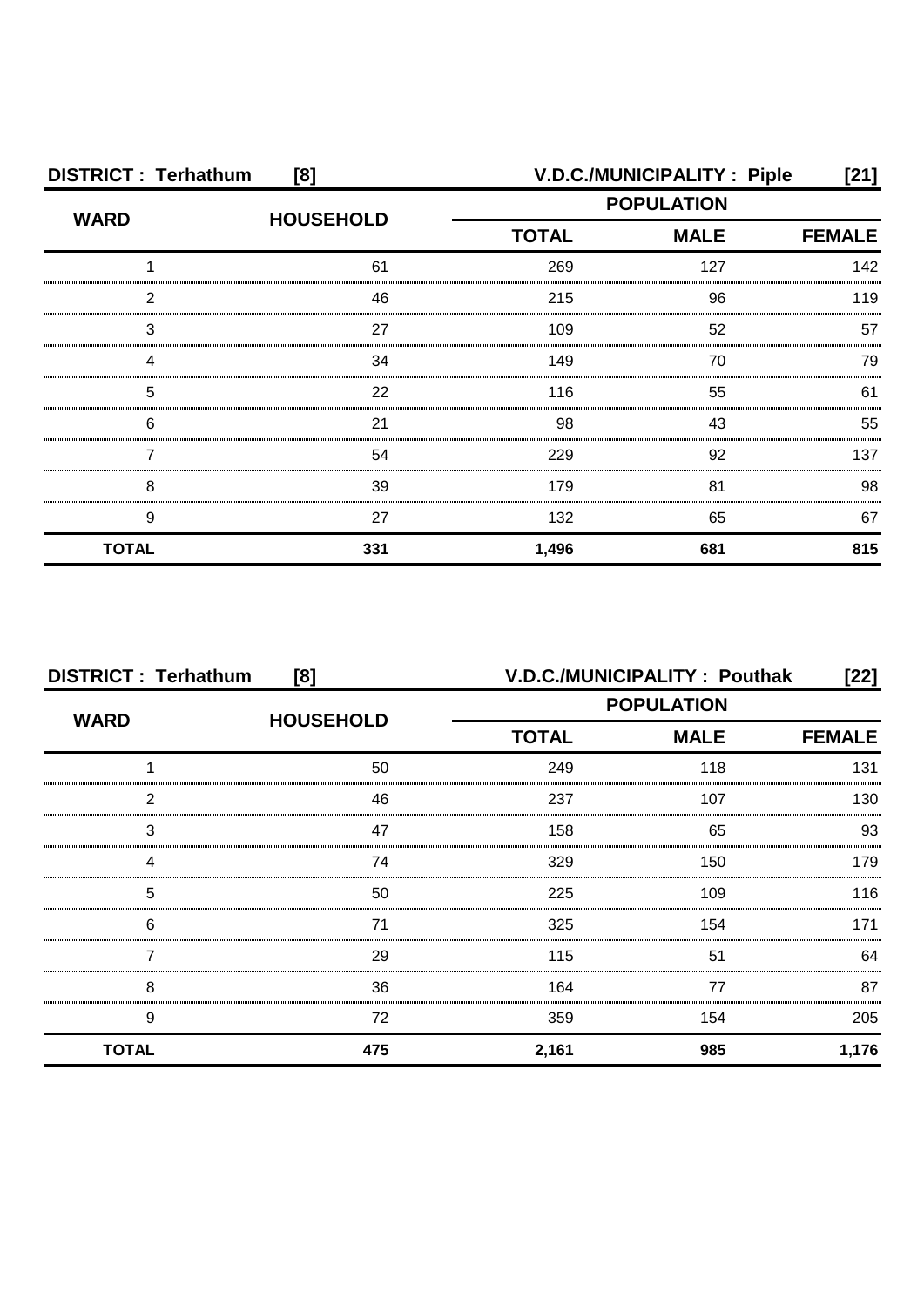| <b>DISTRICT: Terhathum</b><br>[8] |                  |              | V.D.C./MUNICIPALITY: Sabla | [23]          |
|-----------------------------------|------------------|--------------|----------------------------|---------------|
| <b>WARD</b>                       | <b>HOUSEHOLD</b> |              | <b>POPULATION</b>          |               |
|                                   |                  | <b>TOTAL</b> | <b>MALE</b>                | <b>FEMALE</b> |
|                                   | 92               | 409          | 201                        | 208           |
| 2                                 | 54               | 238          | 114                        | 124           |
| 3                                 | 44               | 222          | 97                         | 125           |
|                                   | 55               | 261          | 118                        | 143           |
| 5                                 | 32               | 144          | 66                         | 78            |
| 6                                 | 30               | 150          | 71                         | 79            |
|                                   | 59               | 290          | 131                        | 159           |
| 8                                 | 85               | 365          | 161                        | 204           |
| 9                                 | 117              | 467          | 224                        | 243           |
| <b>TOTAL</b>                      | 568              | 2,546        | 1,183                      | 1,363         |

| <b>DISTRICT: Terhathum</b><br>[8] |                  | V.D.C./MUNICIPALITY: Samdu<br>$[24]$ |                   |               |
|-----------------------------------|------------------|--------------------------------------|-------------------|---------------|
| <b>WARD</b>                       | <b>HOUSEHOLD</b> |                                      | <b>POPULATION</b> |               |
|                                   |                  | <b>TOTAL</b>                         | <b>MALE</b>       | <b>FEMALE</b> |
|                                   | 62               | 265                                  | 118               | 147           |
| 2                                 | 50               | 211                                  | 100               |               |
| 3                                 | 98               | 393                                  | 189               | 204           |
| Δ                                 | 35               | 185                                  | 77                | 108           |
| 5                                 | 56               | 244                                  | 115               | 129           |
| 6                                 | 46               | 198                                  | 97                | 101           |
|                                   | 61               | 263                                  | 113               | 150           |
| 8                                 | 55               | 263                                  | 127               | 136           |
| 9                                 | 41               | 226                                  | 111               | 115           |
| <b>TOTAL</b>                      | 504              | 2,248                                | 1,047             | 1,201         |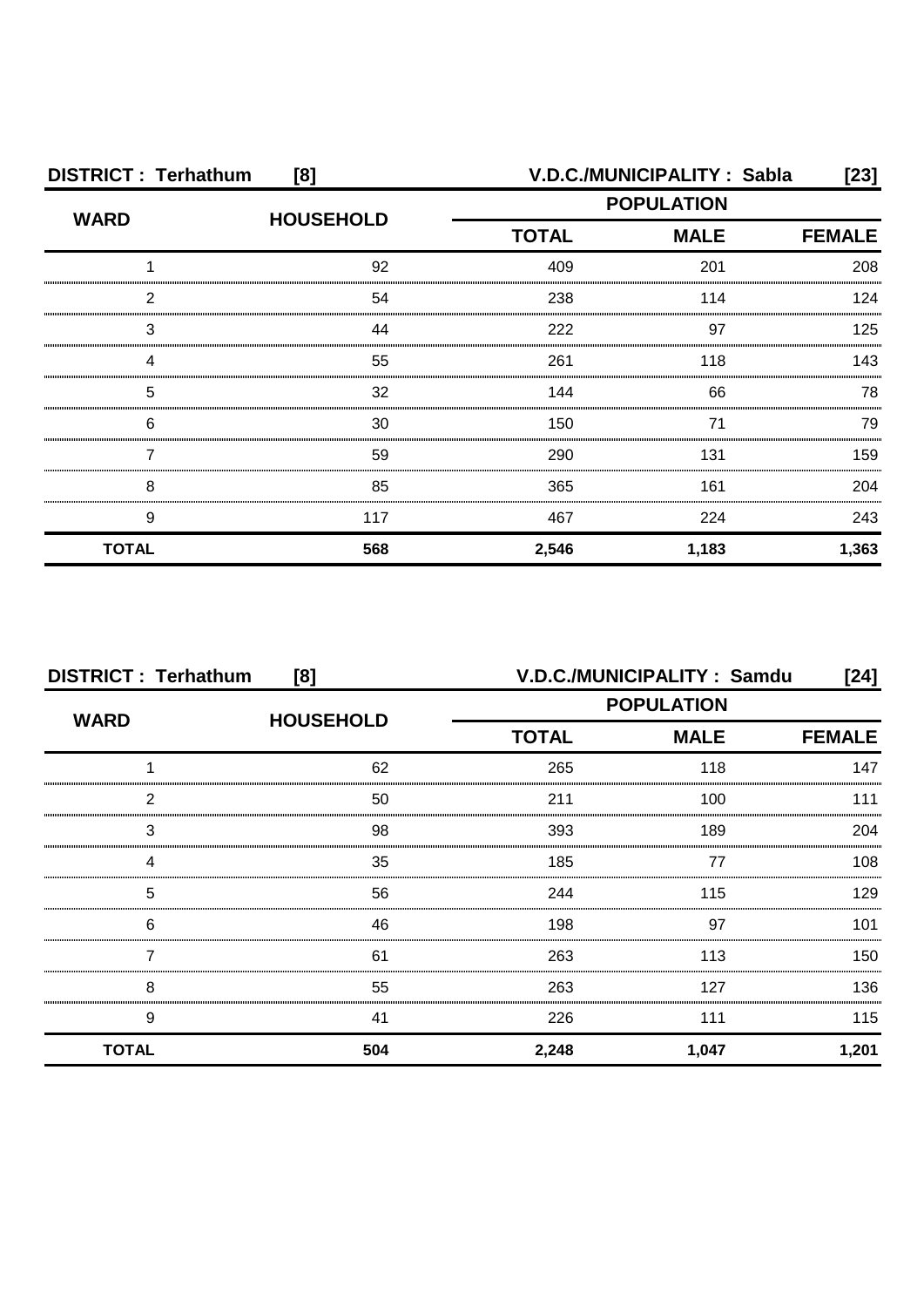| <b>DISTRICT: Terhathum</b> | [8]              |                   | V.D.C./MUNICIPALITY: Sankranti Bazar | $[25]$        |
|----------------------------|------------------|-------------------|--------------------------------------|---------------|
|                            | <b>HOUSEHOLD</b> | <b>POPULATION</b> |                                      |               |
| <b>WARD</b>                |                  | <b>TOTAL</b>      | <b>MALE</b>                          | <b>FEMALE</b> |
|                            | 44               | 186               | 90                                   | 96            |
| 2                          | 76               | 342               | 167                                  | 175           |
| 3                          | 48               | 234               | 103                                  | 131           |
|                            | 56               | 240               | 106                                  | 134           |
| 5                          | 82               | 370               | 163                                  | 207           |
| 6                          | 117              | 466               | 227                                  | 239           |
|                            | 71               | 339               | 152                                  | 187           |
| 8                          | 66               | 304               | 151                                  | 153           |
| 9                          | 122              | 579               | 278                                  | 301           |
| <b>TOTAL</b>               | 682              | 3,060             | 1,437                                | 1,623         |

| <b>DISTRICT: Terhathum</b> | [8]              | V.D.C./MUNICIPALITY: Shree Jung |             | $[26]$        |
|----------------------------|------------------|---------------------------------|-------------|---------------|
| <b>WARD</b>                | <b>HOUSEHOLD</b> | <b>POPULATION</b>               |             |               |
|                            |                  | <b>TOTAL</b>                    | <b>MALE</b> | <b>FEMALE</b> |
|                            | 35               | 156                             | 73          | 83            |
| 2                          | 58               | 284                             | 128         | 156           |
| 3                          | 42               | 177                             | 84          | 93            |
|                            | 38               | 134                             | 57          | 77            |
| 5                          | 47               | 192                             | 93          | 99            |
| 6                          | 65               | 284                             | 129         | 155           |
|                            | 44               | 172                             | 80          | 92            |
| 8                          | 128              | 571                             | 273         | 298           |
| 9                          | 78               | 370                             | 160         | 210           |
| <b>TOTAL</b>               | 535              | 2,340                           | 1,077       | 1,263         |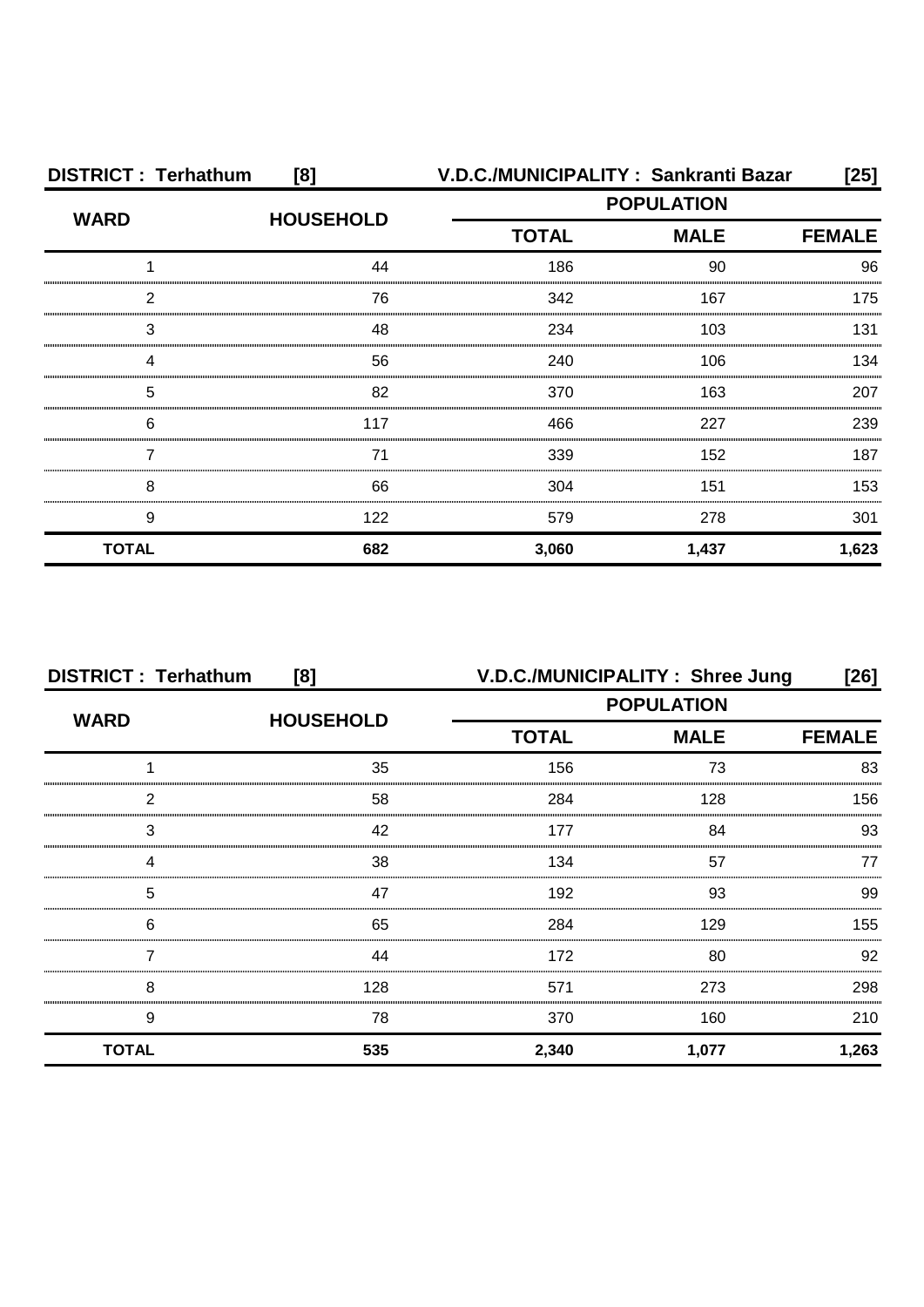| <b>DISTRICT: Terhathum</b><br>[8] |                  |              | <b>V.D.C./MUNICIPALITY: Simle</b> | [27]          |
|-----------------------------------|------------------|--------------|-----------------------------------|---------------|
|                                   | <b>HOUSEHOLD</b> |              | <b>POPULATION</b>                 |               |
| <b>WARD</b>                       |                  | <b>TOTAL</b> | <b>MALE</b>                       | <b>FEMALE</b> |
|                                   | 100              | 495          | 228                               | 267           |
| 2                                 | 77               | 327          | 132                               | 195           |
| 3                                 | 98               | 452          | 202                               | 250           |
| Δ                                 | .91              | 431          | 203                               | 228           |
| 5                                 | 159              | 714          | 337                               | 377           |
| 6                                 | 86               | 390          | 190                               | 200           |
|                                   | 120              | 612          | 272                               | 340           |
| 8                                 | 71               | 364          | 168                               | 196           |
| 9                                 | 117              | 531          | 254                               | 277           |
| <b>TOTAL</b>                      | 919              | 4,316        | 1,986                             | 2,330         |

| <b>DISTRICT: Terhathum</b><br>[8] |                  |              | V.D.C./MUNICIPALITY: Solma | [28]          |
|-----------------------------------|------------------|--------------|----------------------------|---------------|
| <b>WARD</b>                       |                  |              | <b>POPULATION</b>          |               |
|                                   | <b>HOUSEHOLD</b> | <b>TOTAL</b> | <b>MALE</b>                | <b>FEMALE</b> |
|                                   | 61               | 248          | 119                        | 129           |
| 2                                 | 39               | 161          | 73                         | 88            |
| 3                                 | 198              | 894          | 404                        | 490           |
|                                   | 111              | 502          | 226                        | 276           |
| 5                                 | 116              | 546          | 258                        | 288           |
| 6                                 | 97               | 420          | 197                        | 223           |
|                                   | 85               | 372          | 164                        | 208           |
| 8                                 | 138              | 652          | 274                        | 378           |
| 9                                 | 55               | 259          | 129                        | 130           |
| <b>TOTAL</b>                      | 900              | 4,054        | 1,844                      | 2,210         |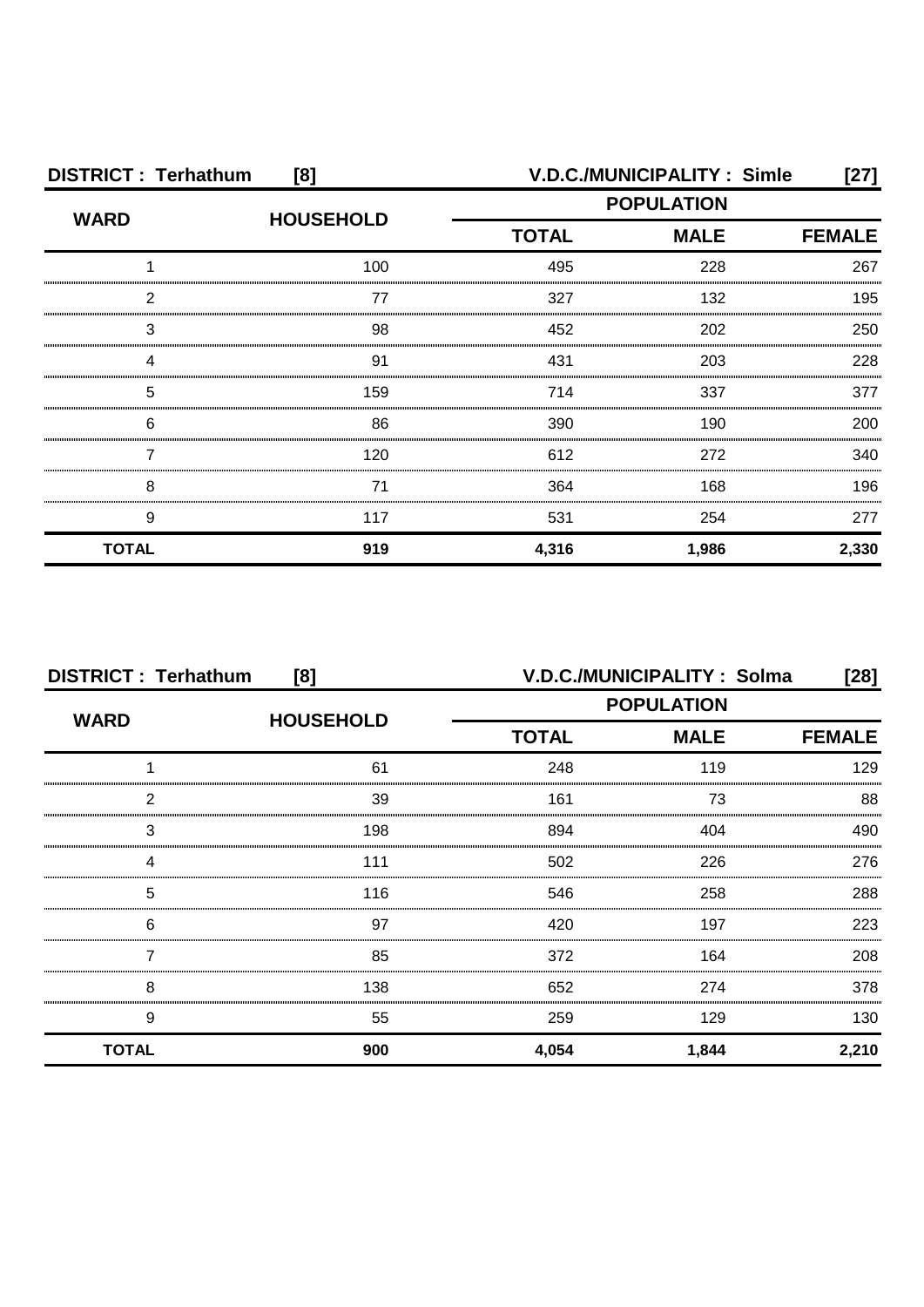| <b>DISTRICT: Terhathum</b><br>[8] |                  | V.D.C./MUNICIPALITY: Sudap<br>[29] |                   |               |
|-----------------------------------|------------------|------------------------------------|-------------------|---------------|
| <b>WARD</b>                       | <b>HOUSEHOLD</b> |                                    | <b>POPULATION</b> |               |
|                                   |                  | <b>TOTAL</b>                       | <b>MALE</b>       | <b>FEMALE</b> |
|                                   | 27               | 122                                | 57                | 65            |
| 2                                 | 43               | 207                                | 87                | 120           |
| 3                                 | 102              | 508                                | 228               | 280           |
| 4                                 | 77               | 331                                | 158               | 173           |
| 5                                 | 46               | 211                                | 93                | 118           |
| 6                                 | 67               | 278                                | 133               | 145           |
|                                   | 63               | 265                                | 116               | 149           |
| 8                                 | 129              | 591                                | 270               | 321           |
| 9                                 | 117              | 561                                | 259               | 302           |
| <b>TOTAL</b>                      | 671              | 3,074                              | 1,401             | 1,673         |

| <b>DISTRICT: Terhathum</b><br>[8] |                  | V.D.C./MUNICIPALITY: Sungnam<br>[30] |                   |               |
|-----------------------------------|------------------|--------------------------------------|-------------------|---------------|
|                                   | <b>HOUSEHOLD</b> |                                      | <b>POPULATION</b> |               |
| <b>WARD</b>                       |                  | <b>TOTAL</b>                         | <b>MALE</b>       | <b>FEMALE</b> |
|                                   | 82               | 355                                  | 152               | 203           |
| 2                                 | 121              | 556                                  | 240               | 316           |
| 3                                 | 48               | 257                                  | 123               | 134           |
|                                   | 102              | 495                                  | 219               | 276           |
| 5                                 | 86               | 388                                  | 173               | 215           |
| 6                                 | 98               | 467                                  | 233               | 234           |
|                                   | 69               | 342                                  | 174               | 168           |
| 8                                 | 100              | 440                                  | 191               | 249           |
| 9                                 | 124              | 554                                  | 250               | 304           |
| <b>TOTAL</b>                      | 830              | 3,854                                | 1,755             | 2,099         |